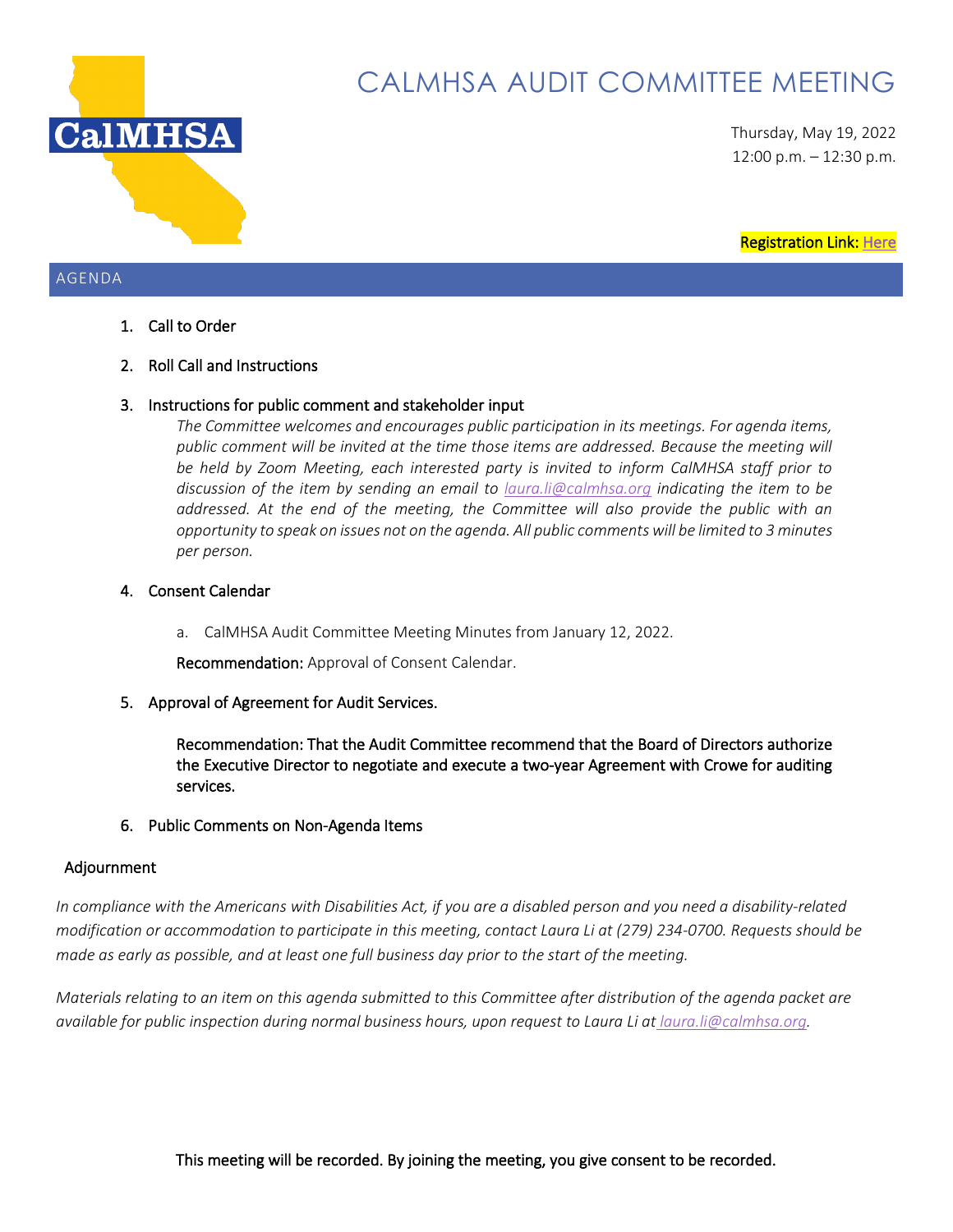

#### COMMITTEE MEMBERS PRESENT

Phebe Bell (Audit Committee Chair) – **Nevada County** Tamara DeFehr – **Fresno County** Adriana Niculescu – **Mono County**

#### MEMBERS OF THE PUBLIC

Ahmad Bahrami Andrea Crook Bhuvana Rao Christina Aguilar Connie Morena-Peraza Elena Mashkevich Genevieve Valentine Hannah Bichkoff Jenine Miller Joe Harn Kontrena McPheter Manjit Kaur Nita Wracker Nicole Ebrahimi-Nuyken Patrina Mack Robyn Hussa Farrell Susan Gallagher Tiffany Carter UnChong Parry

# CALMHSA STAFF PRESENT

Amie Miller, Executive Director Laura Li, Chief Administrative Officer Jeremy Wilson, Program Director Mary Scheid, Senior Accountant / Controller Michael Helmick, Senior Program Manager Monét Bradford, Senior Executive Assistant Will Taylor, Peer Support Specialist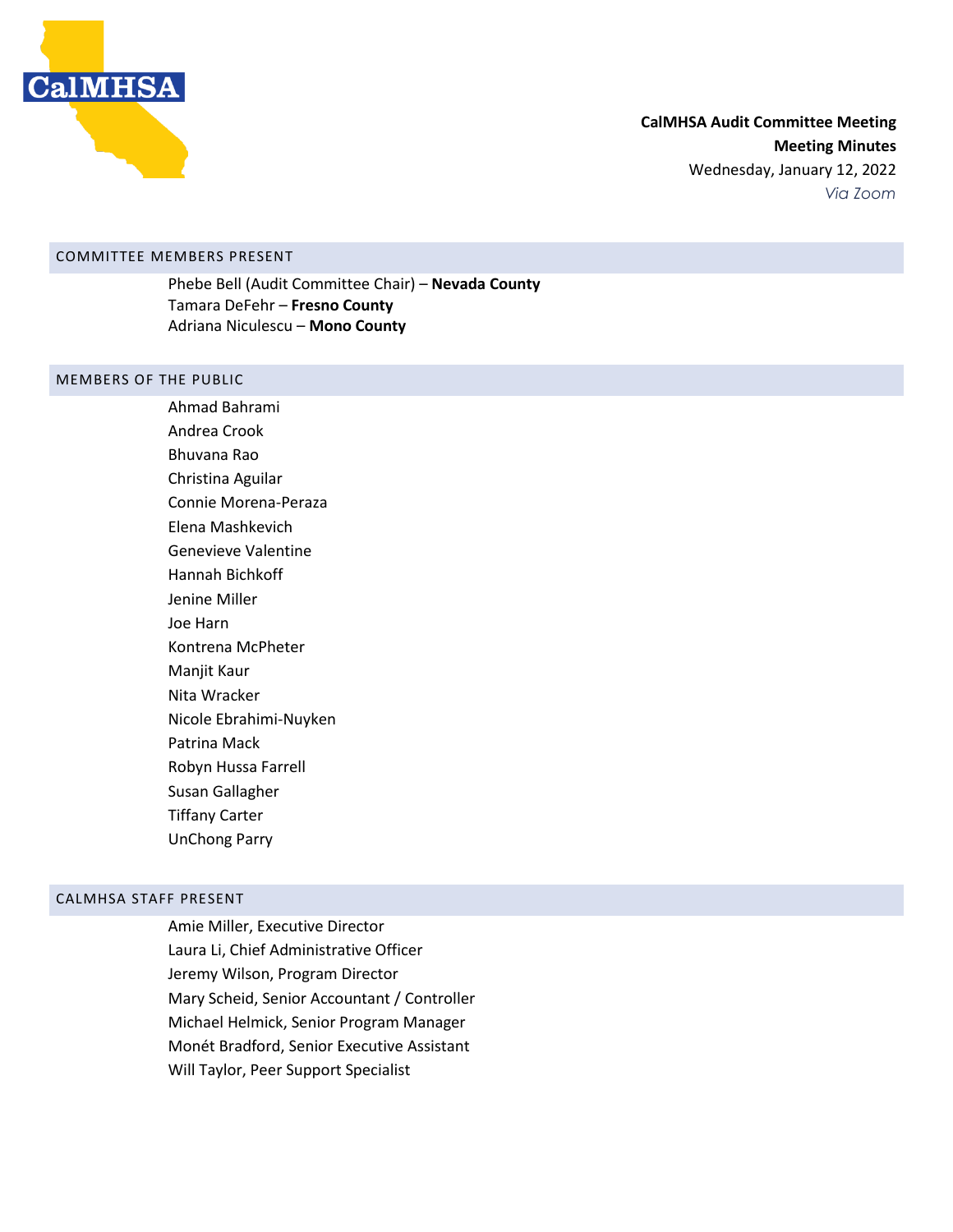Randall Keen, Attorney Joseph Widjaja, Auditor Kathy Lai, Auditor Nathan Chupp, Auditor

#### AGENDA

1. Call to Order

Phebe Bell, Committee Chair, called the Audit Committee meeting to order via Zoom at 12:00 P.M. on Wednesday, January 12, 2022.

2. Roll Call and Instructions

Ms. Li tallied Audit Committee members in attendance and found a quorum of the Committee was established.

3. Instructions for public comment and stakeholder input.

Ms. Li reviewed the instructions for public comment and noted that items not on the agenda would be reserved for public comment at the end of the agenda. Public comment is called for after each agenda item. Laura Li instructed individuals on the phone to email Laura Li a[t laura.li@calmhsa.org](mailto:laura.li@calmhsa.org) to indicate which item they wish to address.

#### **4. Consent Calendar**

Ms. Li reviewed information pertaining to the Resolution Authorizing Remote Teleconferencing Meetings Pursuant to Assembly Bill 361. Ms. Li presented the consent calendar consisting of the minutes from the Audit Committee Meeting of December 6, 2021. Hearing no public comment, the Chair asked for a motion to approve the recommendation. Upon hearing the motion and second, the Chair directed Members to vote.

*Action: Approval of the Consent Calendar.*

**Motion:** *Tamara DeFehr, Fresno County* **Second:** *Adriana Niculescu, Mono County*

**Public Comment:** *Susan Gallagher*